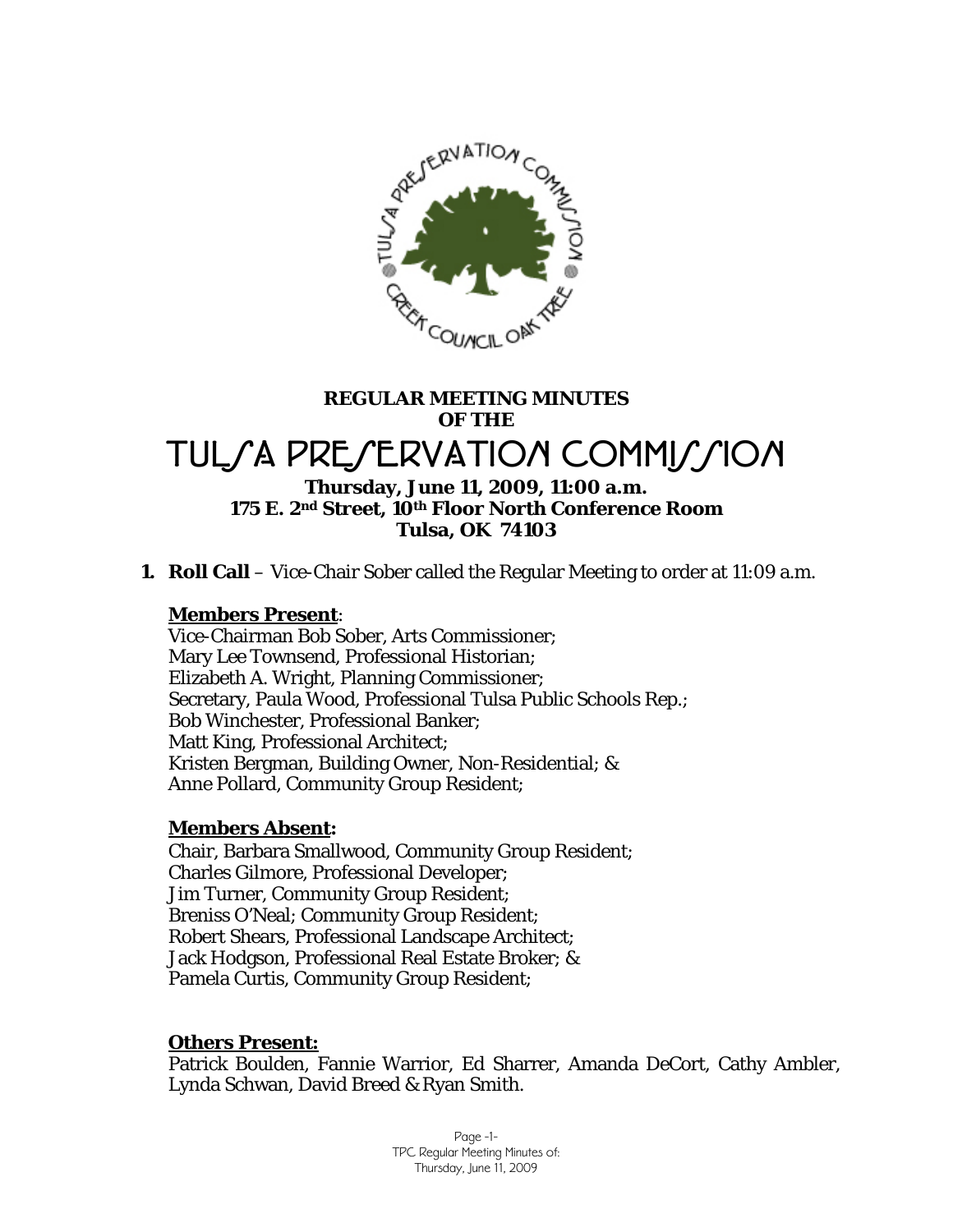#### **2. Approval of Minutes of Previous Meeting of Regular Meeting Minutes for May 14, 2009;**

Vice-Chair Sober asked if anyone would like to make a motion to approve the Regular Meeting Minutes for May 14, 2009.

Commissioner Townsend made a motion to *Approve* the Regular Meeting Minutes for May 14, 2009 with minor corrections. Commissioner King seconded.

Vice-Chair Sober asked for roll call to be announced.

#### **By a show of hands, all "In Favor" of the motion to** *Approve the May 14, 2009 Regular Meeting Minutes with minor corrections***:**

- (1) Vice-Chair Sober;
- (2) Secretary Wood;
- (3) Mary Lee Townsend;
- (4) Kristen Bergman;
- (5) Bob Winchester;
- (6) Matt King; &
- (7) Anne Pollard;

#### **All Opposed:**

None;

**All Abstaining:**

(8) Elizabeth Wright;

# **All not present during this vote:**

None.

The motion was *Approved by Majority* by members present and voting.

#### **3. Consideration of Sixth Street National Register Nomination**

Architectural Historian Lynda Schwan from the Oklahoma State Historic Preservation Office (SHPO) in Oklahoma City gave a brief presentation on the Commission's role in the National Register Nomination review process as required by federal law. She stated that the Commission, as a Certified Local Government through the SHPO and National Park Service, always reviews each National Register Nomination within the City of Tulsa. After the Commission has made its recommendation and the Mayor of Tulsa signs off, the Nomination goes to the State Review Board. The State Review Board reviews nominations quarterly and recommends approval to the National Park Service. Property owners and the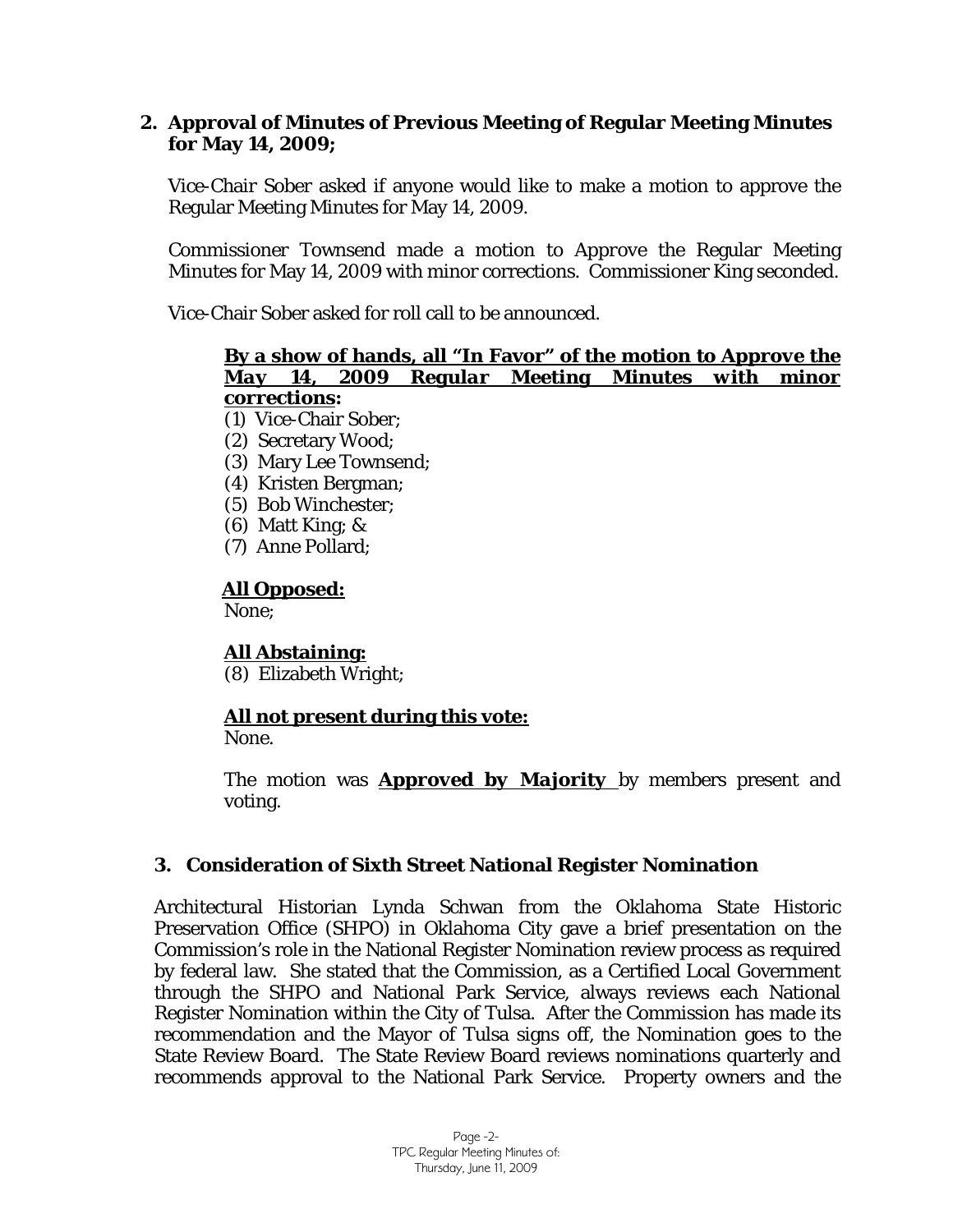general public are able to provide input at the Commission's meeting, at the State Review Board meeting, and to the National Park Service.

Ms. Schwan stated that after National Park Services receives the nomination that it may take up to 90 business days before a final determination is made. Ms. Schwan answered questions from the Commission regarding the procedures of the nomination.

Preservation Consultant Cathy Ambler gave a brief presentation on the Sixth Street National Register Nomination which she prepared. Ms. Ambler also answered questions from the Commission about the nomination.

After Ms. Schwan and Ms. Ambler gave their presentations and answered questions from the Commission, Vice-Chair Sober asked the Commission if anyone would like to make a motion to consider the Sixth Street National Register Nomination. Commissioner Bergman made a motion to recommend nomination of the Sixth Street Historic District to the National Register of Historic Places. Commissioner Wood seconded. Vice-Chair Sober asked for roll call to be announced.

#### **By a show of hands, all "In Favor" of the motion to recommend nomination of the Sixth Street Historic District to the National Register of Historic Places:**

- (1) Vice-Chair Sober;
- (2) Secretary Wood;
- (3) Mary Lee Townsend;
- (4) Kristen Bergman;
- (5) Bob Winchester;
- (6) Matt King; &
- (7) Anne Pollard;
- (8) Elizabeth Wright;

#### **All Opposed:**

None;

#### **All Abstaining:** None;

# **All not present during this vote:**

None.

The motion was *Approved Unanimously* by members present and voting.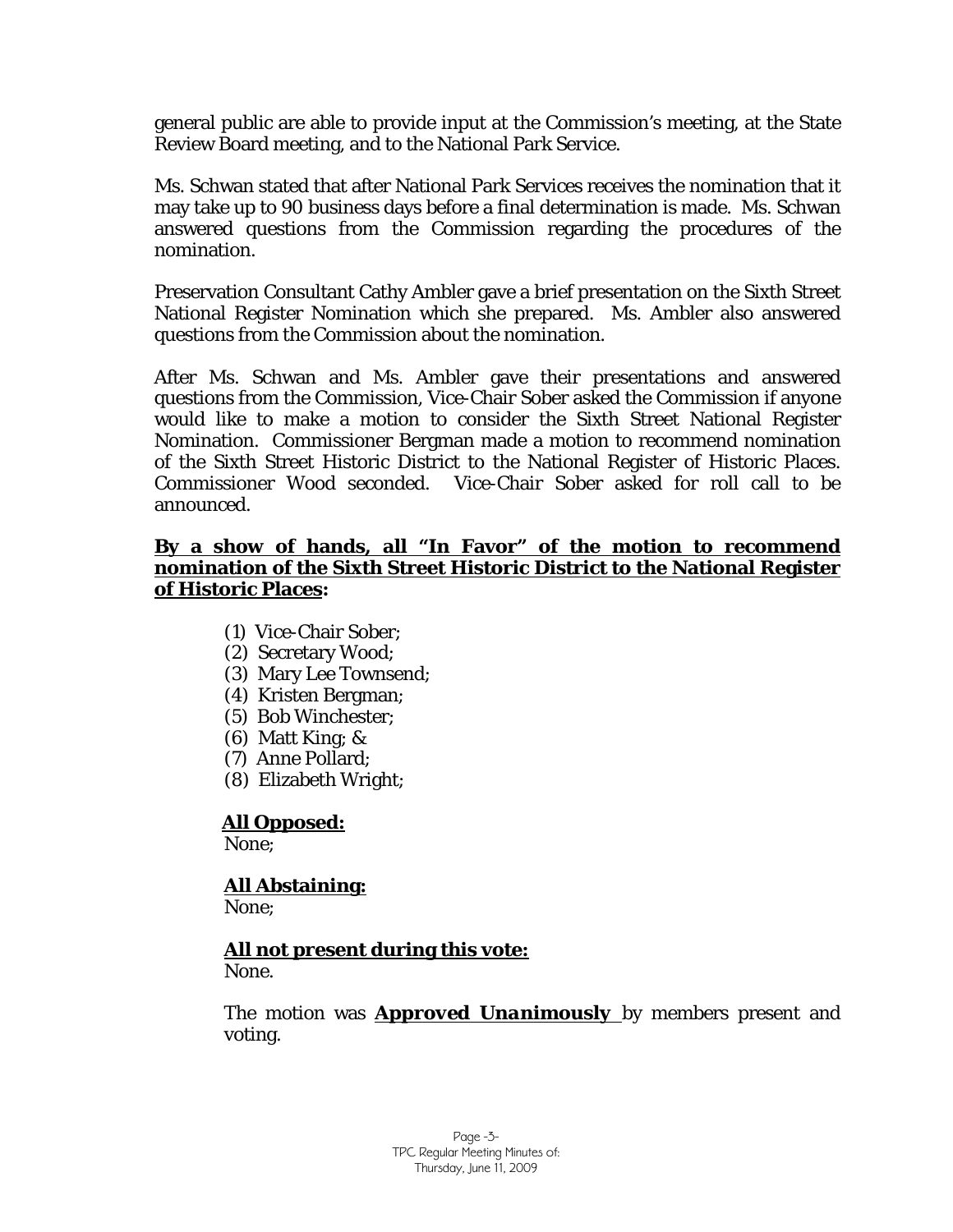#### **4. A. Historic Preservation Committee**

#### **i. Announcement of Conflict of Interest**

Vice-Chair Sober asked the Commission if anyone had a conflict of interest with the Certificate of Appropriateness (COA) request that has been brought before the Commission today. No one responded to having a conflict of interest with the proposal.

#### **ii. Application for Certificate of Appropriateness**

#### **1. 1860 E. 17th Street** (Yorktown)

Applicant: Rob Baumgarten Request: Widen existing shared driveway 5' to the west with plain poured concrete to match existing materials. COA Subcommittee Complete Application Date: 06-09-2009

Mr. Sharrer presented Rob Baumgarten's Certificate of Appropriateness application to the Commission for a final review. Mr. Sharrer stated that Mr. Baumgarten plans to widen the existing shared driveway 5' to the west with plain poured concrete that will match the existing materials; and that the total width of the driveway will be 9 feet.

Photographs and drawings were available for review and a slide presentation was shown of the property in the Yorktown Historic District.

Mr. Sharrer read the guidelines for Mr. Baumgarten's proposal under *Additions* for this district.

Mr. Baumgarten was unable to attend the meeting, although the Commission complemented Mr. Baumgarten on his project.

Vice-Chair Sober gave the report of the recommendation from the COA Subcommittee on Mr. Baumgarten's application.

Vice-Chair Sober stated that the COA Subcommittee considered Mr. Baumgarten's application to be complete at the June 9, 2009 meeting. He stated that the COA Subcommittee recommended by a unanimous vote to *Approve* Mr. Baumgarten's proposal based on the appropriate design guidelines; and that he would like to make a motion to approve Mr. Baumgarten's application with no conditions.

The motion was seconded by Commissioner Winchester.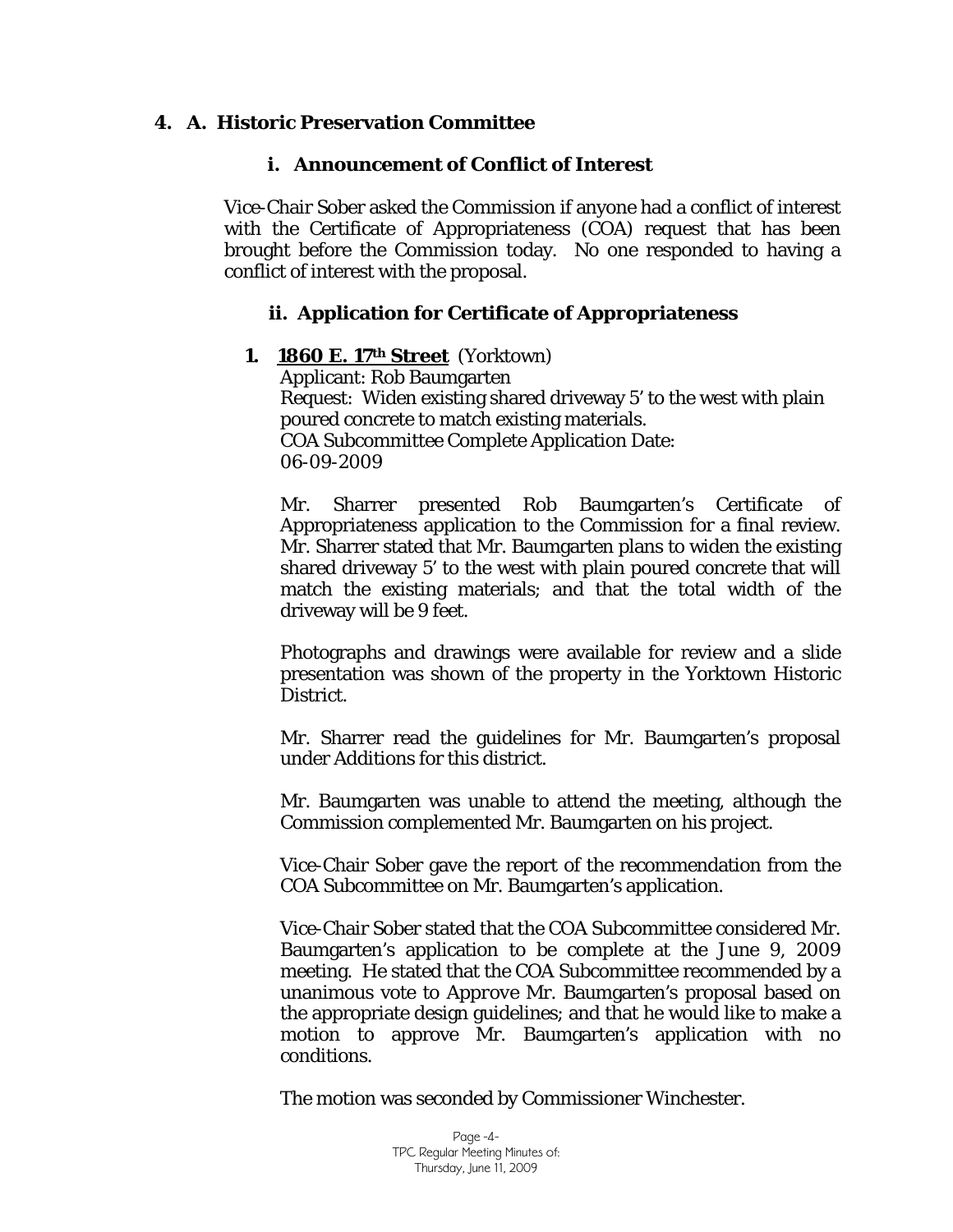After further review of the application, Vice-Chair Sober asked for roll call to be announced.

#### **By a show of hands, all "In Favor" of the motion to** *Approve* **Rob Baumgarten's application with no conditions:**

- (1) Vice-Chair Sober;
- (2) Secretary Wood;
- (3) Mary Lee Townsend;
- (4) Kristen Bergman;
- (5) Bob Winchester;
- (6) Matt King; &
- (7) Anne Pollard;
- (8) Elizabeth Wright;

#### **All Opposed:**

None.

#### **All Abstaining:**

None.

**All not present during this vote:** None;

The motion was *Approved Unanimously*

by members present and voting.

*The Tulsa Preservation Commission Approved Rob Baumgarten's proposal based on guidelines under Section VIIIB, Building Site, B.1.1.2 for Additions to Existing Residential Structures for the Yorktown District.* 

#### **5. Amendment to City of Tulsa Ordinance - Quorum Requirement**

Ms. DeCort stated that a request has been brought before the Commission to remove the professional requirement quorum of four (4) professional members from the Historic Preservation Ordinance, Chapter 10A Section 1052-J of the City of Tulsa Zoning Code.

After the Commission discussed this matter in more detail, Commissioner Bergman made a motion requesting that staff prepare a letter to Tulsa Metropolitan Area Planning Commission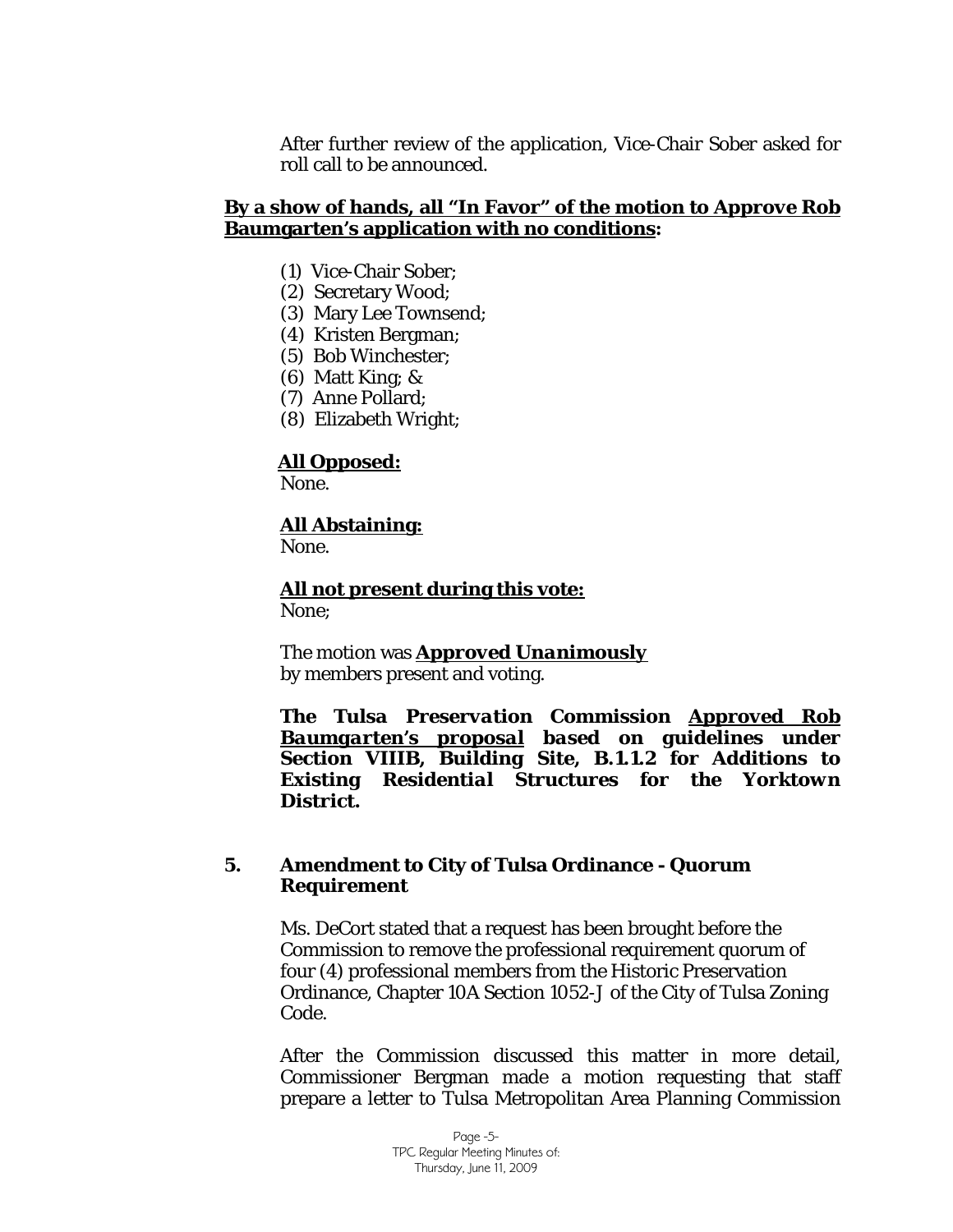(TMAPC) to hold a public meeting to consider removing the professional requirement quorum in Chapter 10A of the City of Tulsa Zoning Code. Ms. DeCort responded by stating that she will prepare such letter for request. Commissioner Wright seconded the motion.

#### **By a show of hands, all "In Favor" of the motion to** *Approve*  **staff to prepare a letter to TMAPC requesting to remove the professional requirement quorum in the City Ordinance:**

- (1) Vice-Chair Sober;
- (2) Secretary Wood;
- (3) Mary Lee Townsend;
- (4) Kristen Bergman;
- (5) Bob Winchester;
- (6) Matt King; &
- (7) Anne Pollard;
- (8) Elizabeth Wright;

### **All Opposed:**

None.

# **All Abstaining:**

None.

# **All not present during this vote:**

None;

The motion was *Approved Unanimously* by members present and voting.

# **B. Rules & Regulations Committee**

No report.

#### **C. Outreach Committee**

Outreach Committee Chairperson Kristen Bergman reported that she will be sending out an email about moving the meeting date for next week.

Chairperson Bergman reported that Bob Yapp will speak on neighborhood preservation at the Preservation Open House to be held in Swan Lake on September 12th. Mr. Yapp will also lead three workshops on wooden window repair. She stated that the committee is in the process of planning the Open House Event.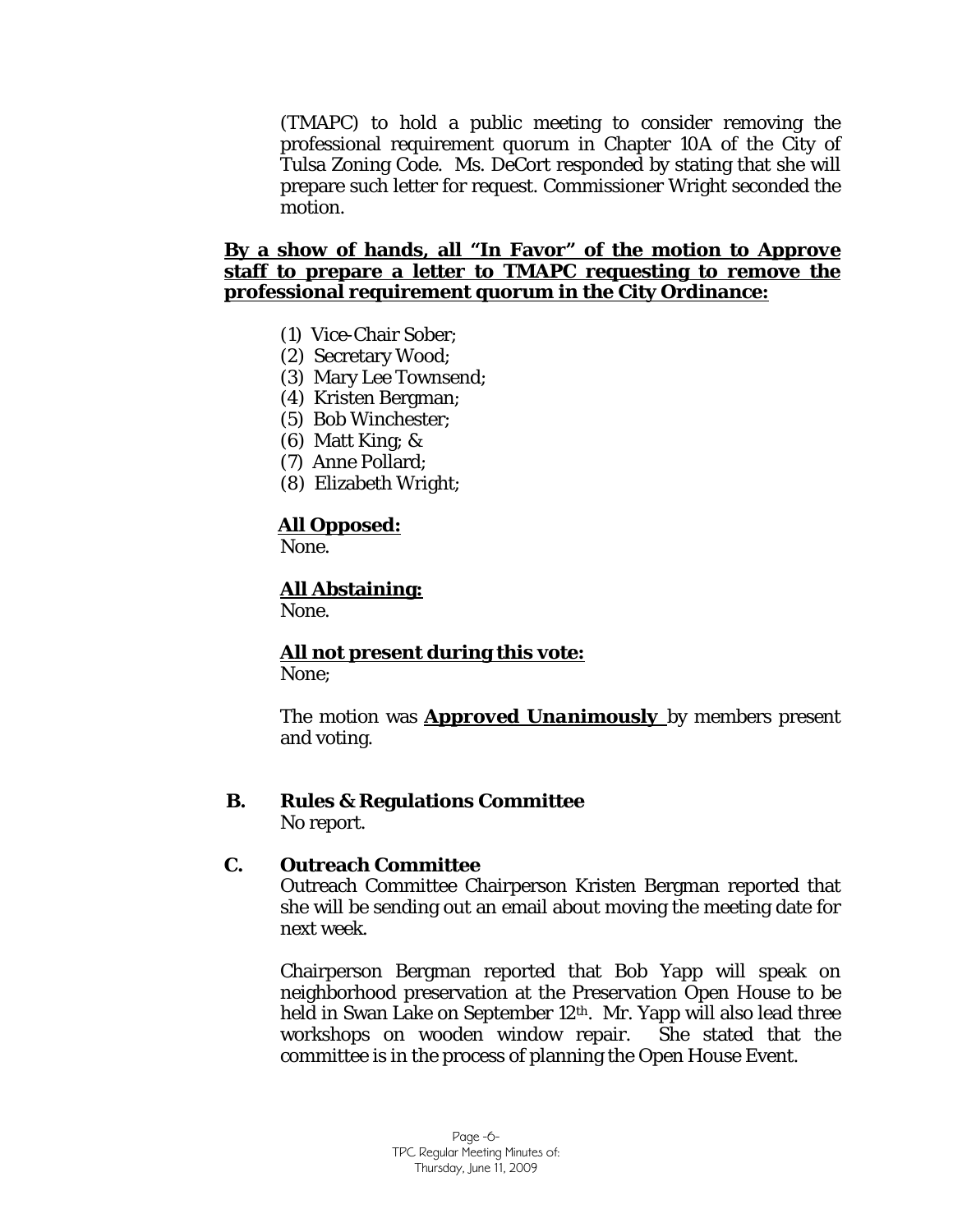#### **6. Chair Report**

Vice-Chair Sober reported that Oklahoma's 21st 3-day Annual Statewide Preservation Conference from June 3rd to 5<sup>th</sup> at the Quartz Mountain Arts & Conference Center in Lone Wolfe, Oklahoma was a successful and excellent event. He stated that the Tulsa Preservation Commission received an award that was appreciative; and over 400 people attended the conference last week which was a record. He thanked all the Commissioners and staff members who attended the conference and those who participated in the event.

One of the Commissioners added that Mount Zion Church also received an award; and that 47 members from Mount Zion attended the event to witness receiving the award.

#### **7. Staff Report**

The June Staff Report was distributed to the Commission prior to this meeting by email for review.

Ms. DeCort stated that with additional CLG funds from SHPO, TPC staff is starting the process of updating the neighborhood booklets that have long been out of print. She stated that due to the City of Tulsa's budget woes, staff will place each neighborhood booklet on the website so that the information can be downloaded instead of bearing the cost of reprinting them.

#### **8. Absence Report**

No report.

#### **9. New Business**

*Under the Open Meeting Act, this agenda item is authorized only for matters not known about or which could not have been reasonably foreseen prior to the time of posting the agenda or any revised agenda.* 

The Tulsa Downtown Living Tour will be will held on June 27<sup>th</sup> and 28<sup>th</sup>.

Vice-Chair Sober stated that only one (1) more week was left in the PLANiTulsa Survey period. He asked everyone to please complete the survey if you haven't already; and to encourage others that haven't. He stated that the last day to fill out the survey will be June 18th; and that the survey forms are located on the PLANiTulsa website at [www.PlaniTulsa.org.](http://www.planitulsa.org/) He asked everyone to please help plan Tulsa's future.